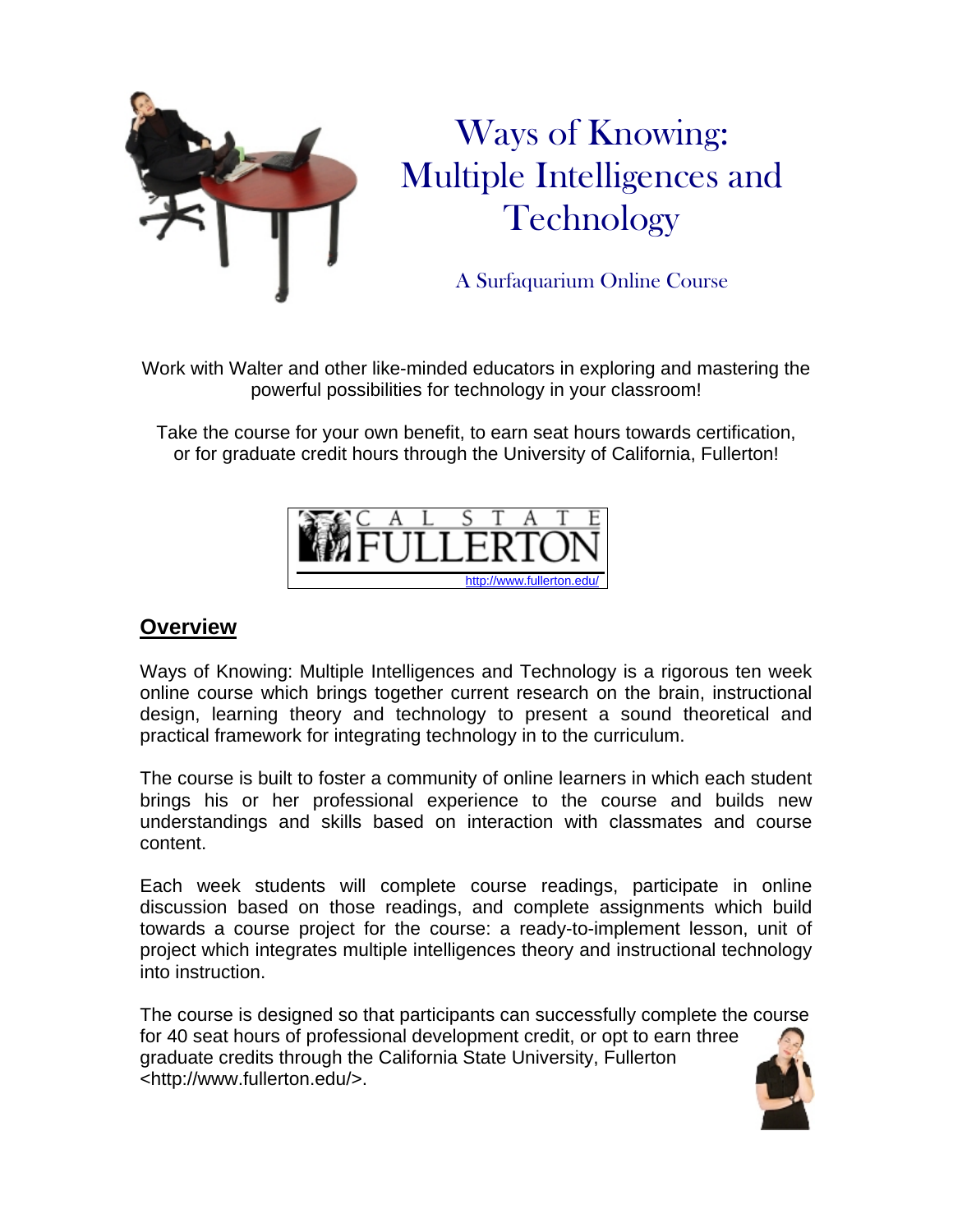## **Course Text**

McKenzie, Walter. Multiple Intelligences and Instructional Technology: A Manual for Every Mind. Eugene, Oregon: ISTE,2002. ISBN 1-56484-192-8. http://surfaquarium.com/MI/book1.htm



## **Recommended Reading**

Armstrong, Thomas. Multiple Intelligences in the Classroom *(2nd edition).* Alexandria, Virginia: Association for Supervision and Curriculum Development., 2000. ISBN 0-87120-376-6.

Gardner, Howard. The Disciplined Mind: Beyond Facts and Standardized Tests, the K-12 Education That Every Child Deserves*.* New York: Simon & Schuster, 2000. ISBN 0-14029-624-7.

Gardner, Howard. Frames of Mind: The Theory of Multiple Intelligences. New York: Basic Books, 1993. ISBN 0-46502-510-2.

Gardner, Howard. Intelligence Reframed: Multiple Intelligences in the 21<sup>st</sup> Century. New York: Basic Books, 2000. ISBN 0-46502-611-7.

Gardner, Howard. Multiple Intelligences: Theory into Practice. New York: Basic Books, 1993. ISBN 0-46501-822-X.

Gardner, Howard. The Unschooled Mind: How Children Think and How Schools Should Teach. New York: Basic Books, 1993. ISBN 0-46508-896-1.

McKenzie, Walter. Standards-based Lessons for Tech-Savvy Students: A Multiple Intelligences Approach. Worthington, Ohio: Linworth ,2004. ISBN 1- 58683-125-9.

## **Communication**

Learning in an online environment is different from learning in a face-to-face classroom. Student interaction will occur through online discussion and electronic mail with classmates and the course mentor. Participation in these discussions is critical in successfully completing the course.

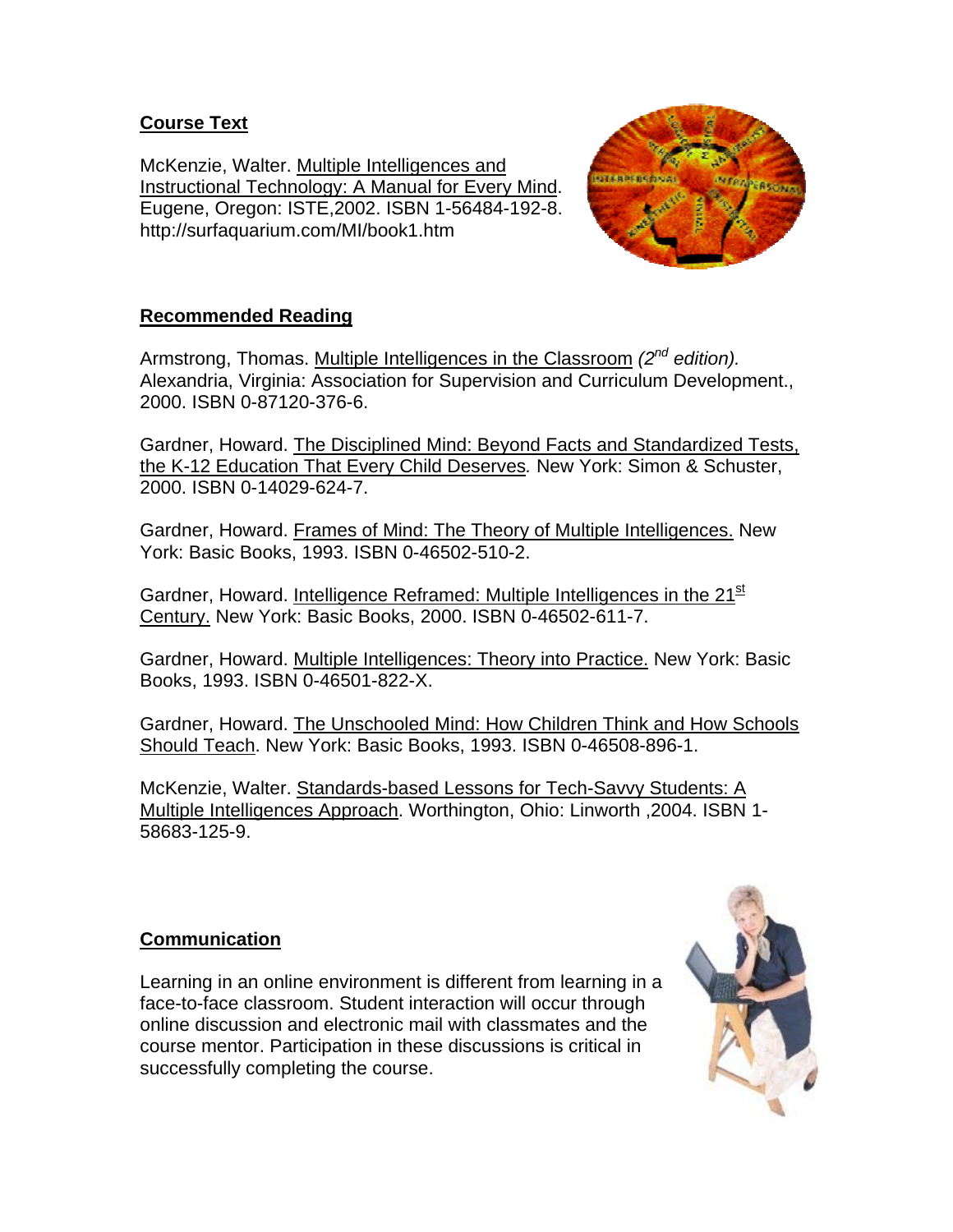## **Syllabus**

## **Week 1 – A New Theory Comes of Age**

### Objectives:

Learners will

- 1. appreciate the historic context of multiple intelligences theory
- 2. identify specific information skills in the  $21<sup>st</sup>$  century job market
- 3. correlate 21<sup>st</sup> century job skills to the intelligences

#### Topics

- A Learner's Search for Meaning
- Information Age Skills
- Correlating the Intelligences
- Web-based Resources
- Discussion
- Assignment



## **Week 2 – Thinking About Multiple Intelligences**

#### Objectives:

Learners will

- 1. describe the characteristics of each intelligence
- 2. complete a multiple intelligences inventory with their class
- 3. explore the relationships between the intelligences

#### **Topics**

- An Intelligence Survey
- Relationships between the Intelligences
- Intelligence Domains
- Planning Using the Wheel of Domains
- Web-based Resources
- Discussion
- Assignment

# **Week 3 – Technology in a Multiple Intelligences Context**

## Objectives:

Learners will

- 1. analyze national technology standards
- 2. consider the industrial technologies in instruction
- 3. compare the digital technologies in instruction

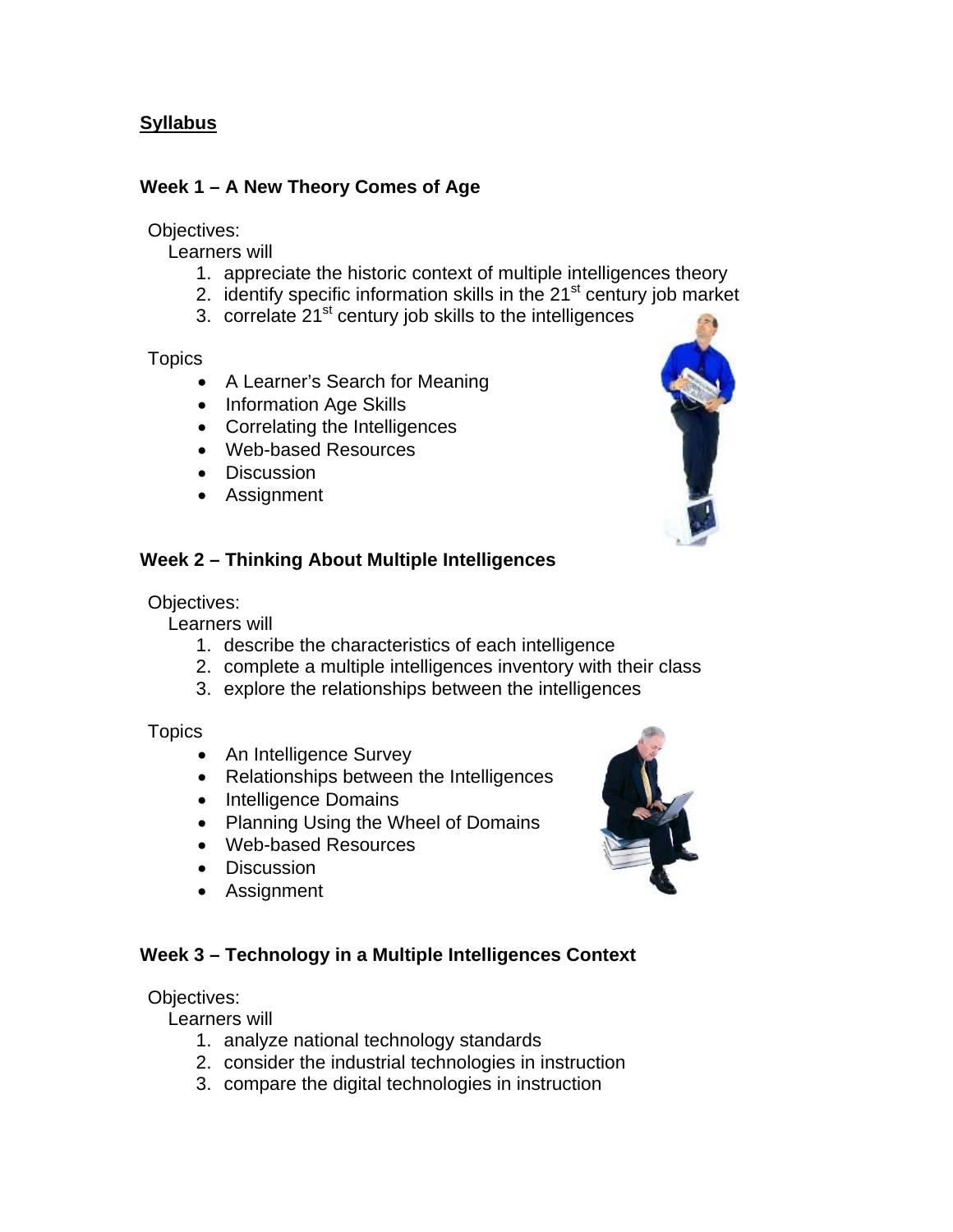## **Topics**

- National Technology Standards
- Industrial Technologies
- Digital Technologies
- Web-based Resources
- Discussion
- Assignment



# **Week 4 – Making Technology Work for You**

## Objectives:

Learners will

- 1. apply tenets of information literacy in utilizing technology
- 2. consider the implications for media selection in successful instruction
- 3. employ sound instructional design elements in media selection

**Topics** 

- All Children Can Learn
- Choose Your Tools
- Planning for Success
- Web-based Resources
- Discussion
- Assignment



# **Week 5 – Software Stimulates Specific Intelligences**

# Objectives:

Learners will

- 1. sort software by commonly accepted categories
- 2. complete an inventory of available school software
- 3. use the PEP chart to integrate software titles into effective instruction

## **Topics**

- Know Your Software
- An MI Software Inventory
- Software Recommendations by Intelligences
- The PEP Chart: Aligning Technology with **Instruction**
- Web-based Resources
- Discussion
- **Assignment**

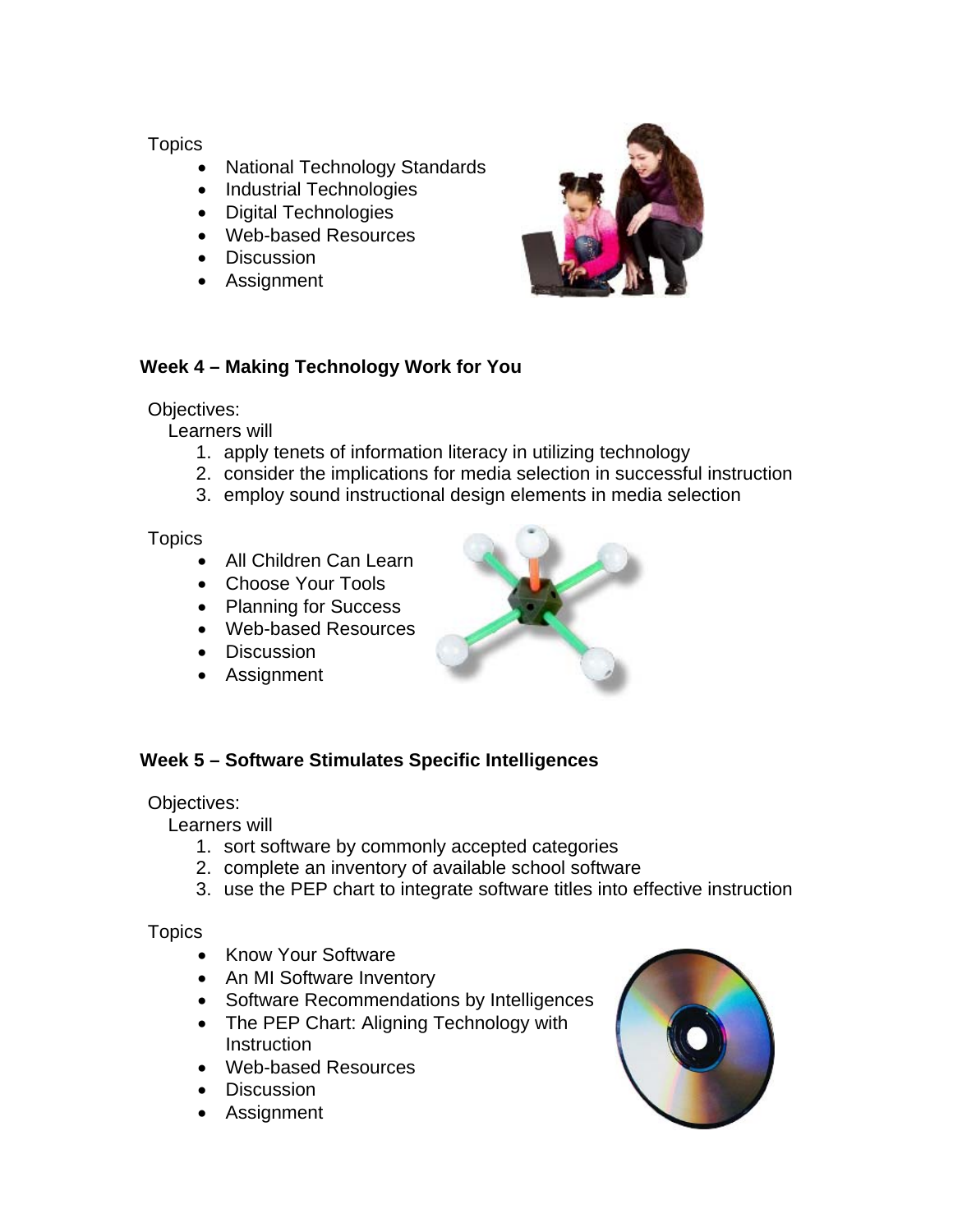## **Week 6 – Infusing MI & IT into Existing Lessons**

Objectives:

Learners will

- 1. use the POMAT tool to identify MI strengths and deficits in an existing lesson
- 2. refer to the Wheel of Domains in creating a balanced lesson
- 3. revise an existing lesson to effectively use technology to accommodate at least three intelligences

#### **Topics**

- Validating Your Teaching
- The POMAT Tool: Building on Your Strengths
- Spinning the Wheel of Domains
- Web-based Resources
- Discussion
- Assignment





## **Week 7 – Crafting New Instruction**

Objectives:

Learners will

- 1. practice mapping intelligences to objectives and technologies
- 2. consider an MI lesson template for creating new instruction
- 3. examine an MI unit template for developing new instruction

**Topics** 

- Seeing the Big Picture
- An MI & IT Lesson Template
- An MI & IT Unit Template
- Web-based Resources
- Discussion
- Assignment



## **Week 8 – Rethinking Your Classroom**

## Objectives:

Learners will

- 1. discuss the role of technology in the traditional classroom
- 2. explore the possibilities for technology in a  $21<sup>st</sup>$  century classroom
- 3. internalize the steps of professional growth to fully implement multiple intelligences and instructional technology into the classroom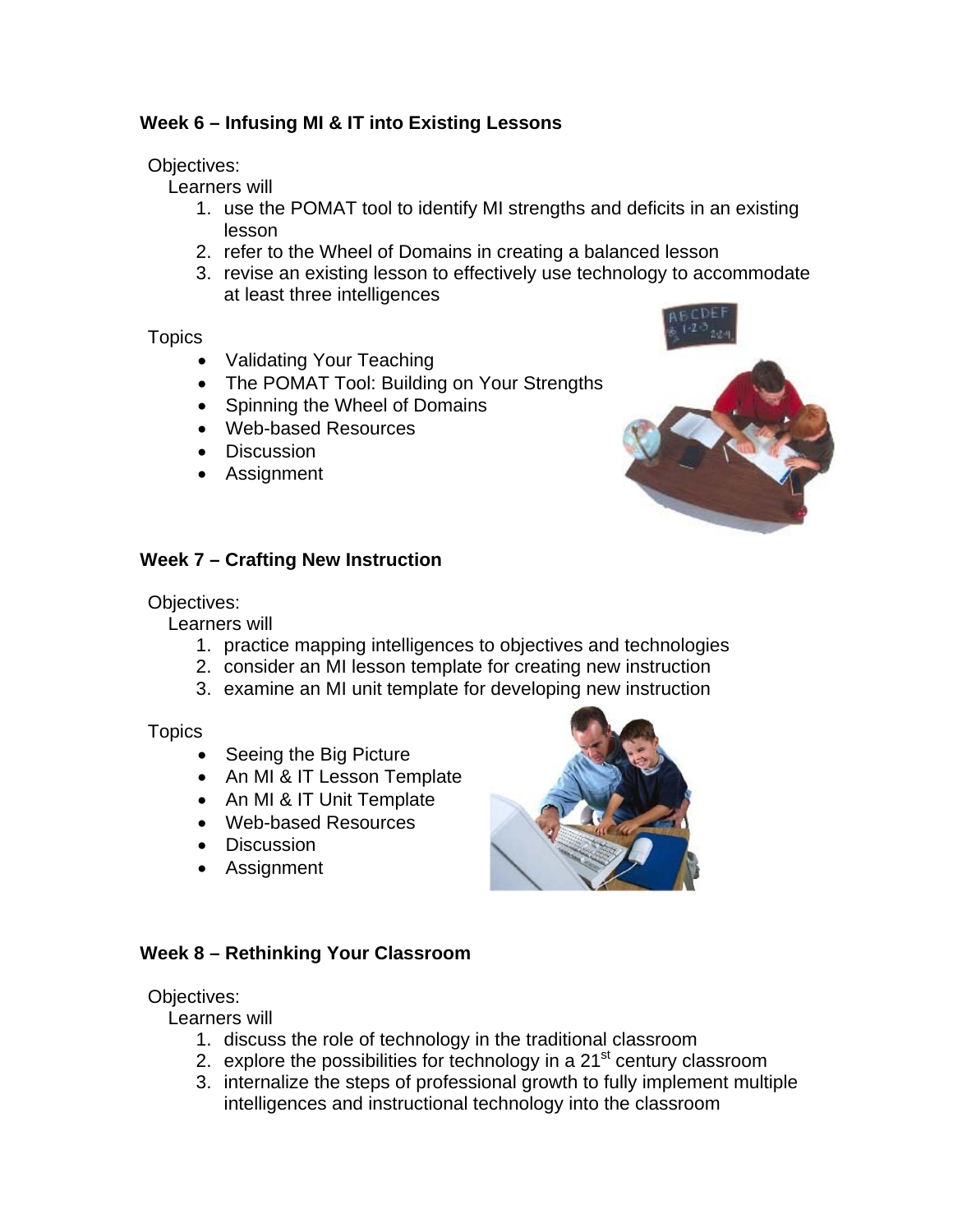## **Topics**

- Learning with Fresh Eyes
- The Story of Jamie
- Empowering Yourself
- Web-based Resources
- Discussion
- Assignment



## **Week 9 – MI, IT & the Internet**

#### Objectives:

Learners will

- 1. describe the many facets of the Internet
- 2. investigate online collaboration for instruction
- 3. consider an MI project template for building new instruction

**Topics** 

- Exploring the Internet
- Online Collaboration
- An MI & IT Project Template
- Web-based Resources
- Discussion
- Assignment



# **Week 10 – Bringing it All Together**

Objectives:

Learners will

- 1. explain the instruction-assessment cycle of effective teaching
- 2. use the OPP chart to align instruction with assessment
- 3. explore various assessment tools for measuring student learning
- 4. submit their course project for feedback and final evaluation

**Topics** 

- Getting the Results You Want
- The OPP Chart: Aligning Assessment and Instruction
- Constructing Powerful Rubrics
- Building Digital Portfolios
- Looking to the Future
- Web-based Resources
- Discussion
- Assignment

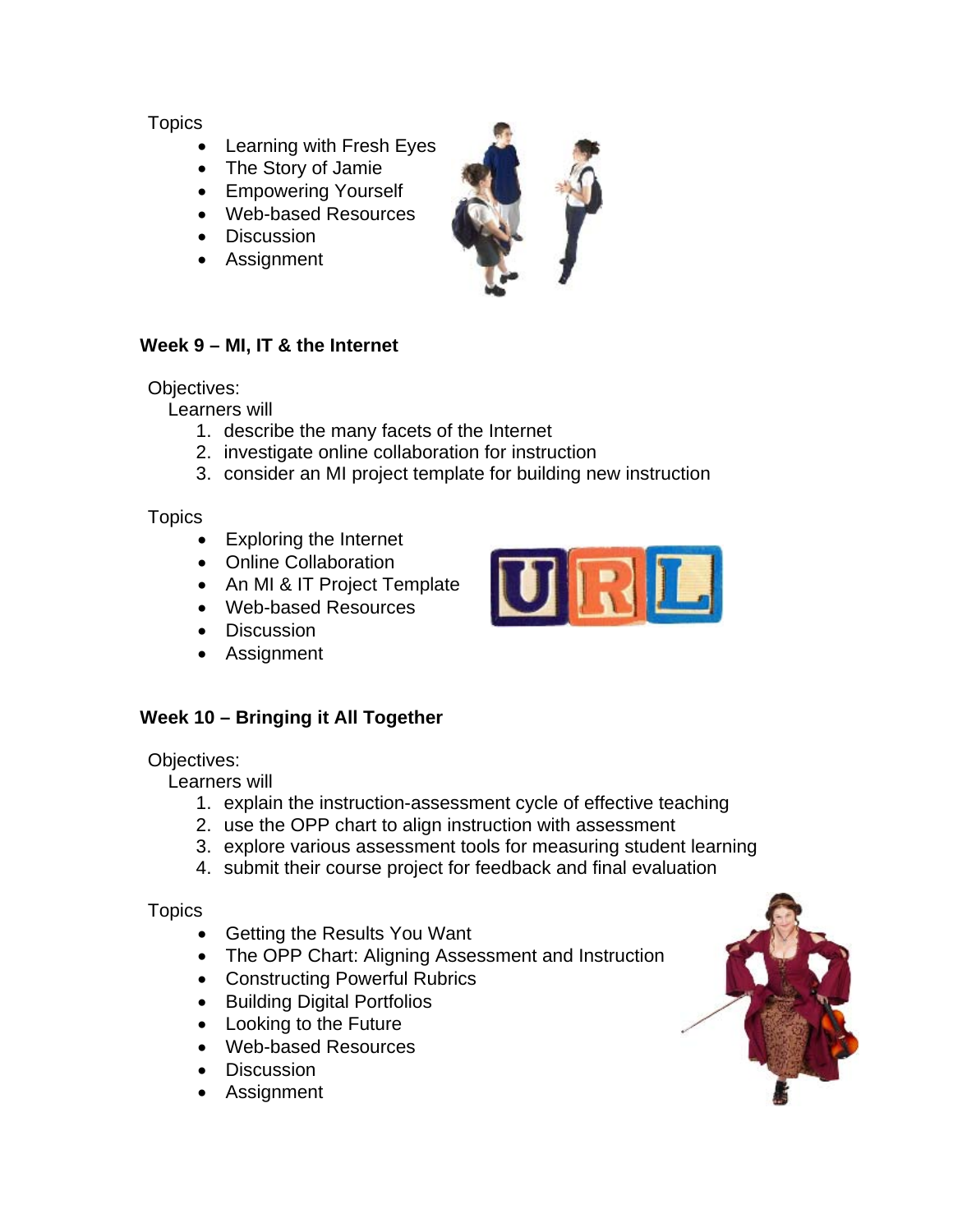## **Project**

For the course Project, you will create an original lesson, unit or project which integrate multiple intelligences and instructional technology to successfully achieve your stated instructional objectives. The course project may evolve from an existing lesson, unit or project or be a completely new creation.

Your course project should include:

- Title
- Subject(s)
- Standards addressed
- Instructional objectives with the intelligences and technologies which map to each objective
- A timeline for implementation
- A PEP Chart to show how this lesson, unit or project aligns with the curriculum
- Materials and/or Resources with the intelligences they address
- Step by step procedure with the intelligences stimulated by each step
- A plan for assessment with the intelligences that are accommodated
- An OPP Chart which shows how your assessment plan lines up with your objectives
- A paragraph summary of how well your lesson, unit or project balances on the Wheel of Domains

The course project is due two weeks after the conclusion of Week 10 of the course. It will be evaluated based on the standards established in the course rubric (below).

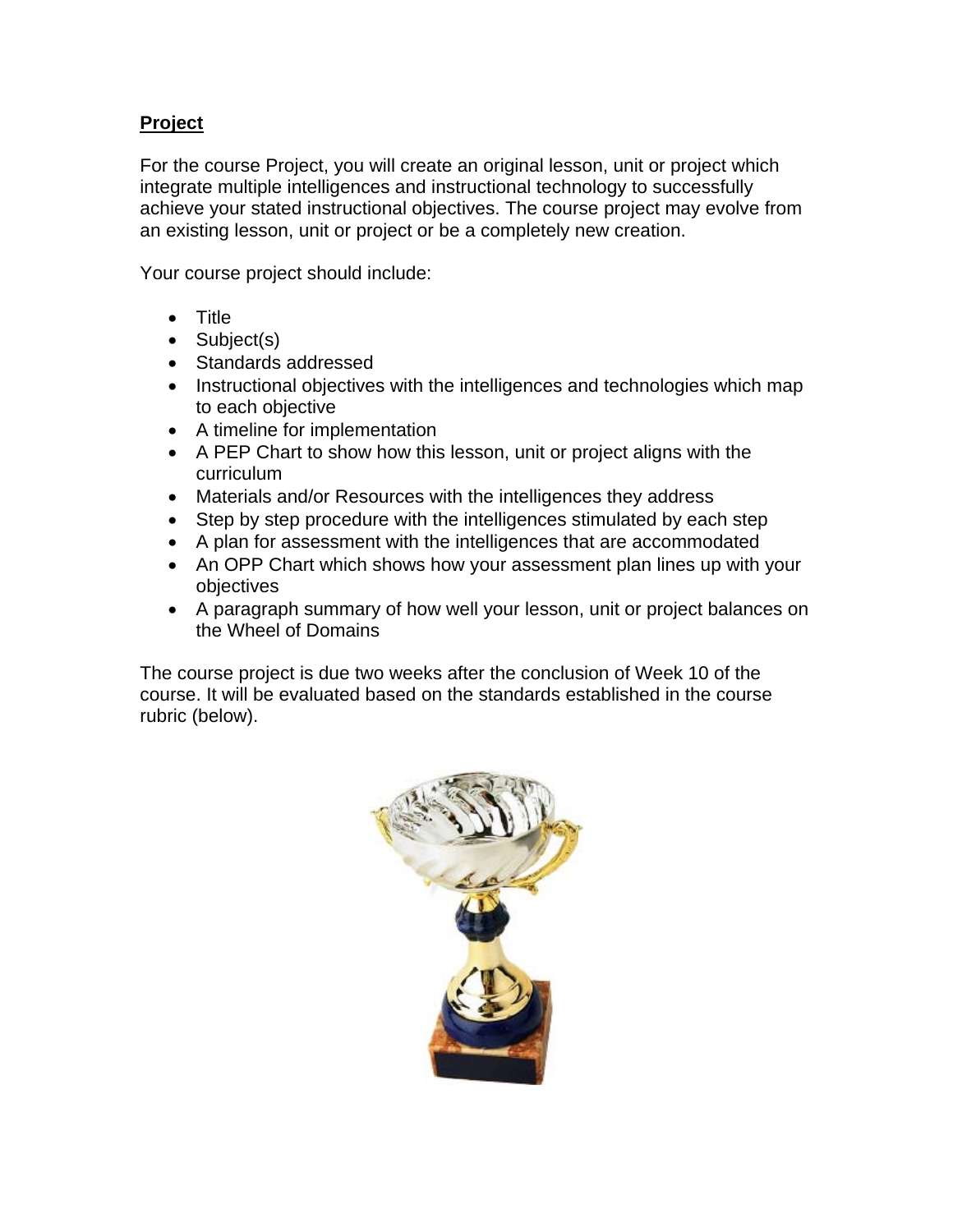# **Assessment**

## **Participation**

|                   | <b>Unsatisfactory</b>                                                                                               | <b>Satisfactory</b>                                                                                                                                                                                                                              | <b>Exemplary</b>                                                                                                                                                                                                                                                                                                                                                                                                                                                                                                                                 |
|-------------------|---------------------------------------------------------------------------------------------------------------------|--------------------------------------------------------------------------------------------------------------------------------------------------------------------------------------------------------------------------------------------------|--------------------------------------------------------------------------------------------------------------------------------------------------------------------------------------------------------------------------------------------------------------------------------------------------------------------------------------------------------------------------------------------------------------------------------------------------------------------------------------------------------------------------------------------------|
| Quality           | Learner offers cursory<br>responses which do<br>not satisfactorily<br>address the<br>discussion questions<br>posed. | Learner offers<br>substantive responses<br>which evidence an<br>understanding of the<br>course content.<br>Learner responses to<br>classmate's ideas and<br>feedback add to the<br>quality of the course<br>discussion for everyone<br>involved. | Learner offers<br>substantive responses<br>which build on previous<br>understandings and<br>make connections to<br>personal experiences<br>which enrich<br>understanding of<br>course content.<br>Learner responses<br>refer to and build upon<br>course readings,<br>concepts and skills.<br>Learner responses to<br>classmate's ideas and<br>feedback add to the<br>quality of the course<br>discussion for everyone<br>involved.<br>Learner demonstrates<br>critical thinking by<br>incorporating classmate<br>feedback in course<br>project. |
| <b>Completion</b> | Learner completes<br>fewer than 80% of the<br>course discussions<br>and assignments.                                | Learner completes at<br>least 80% of the course<br>discussions and<br>assignments.                                                                                                                                                               | Learner completes<br>100% of the course<br>discussions and<br>assignments.                                                                                                                                                                                                                                                                                                                                                                                                                                                                       |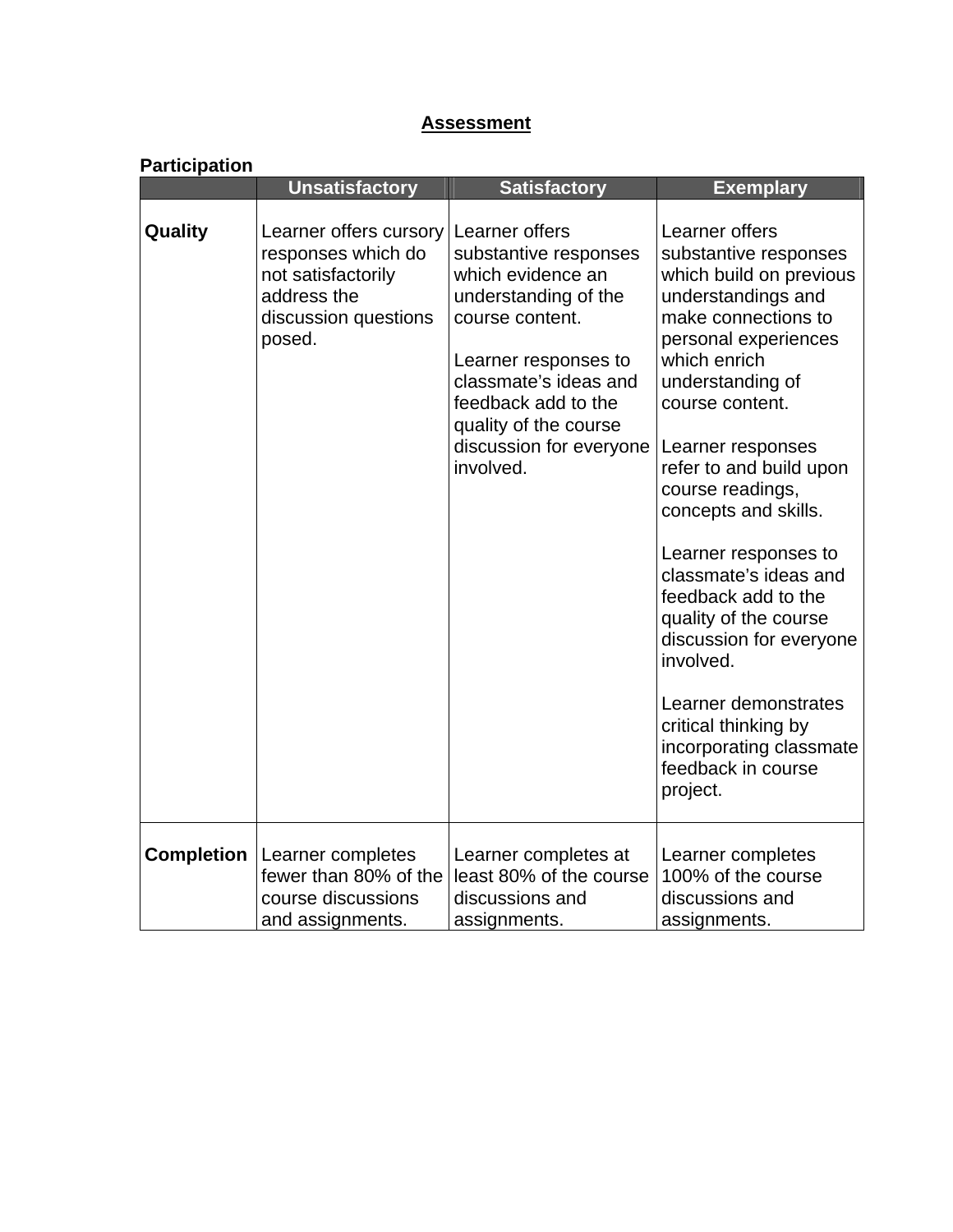| Project                                     |                                                                                                                                                                           |                                                                                                                                         |                                                                                                                                                                                                                |  |  |
|---------------------------------------------|---------------------------------------------------------------------------------------------------------------------------------------------------------------------------|-----------------------------------------------------------------------------------------------------------------------------------------|----------------------------------------------------------------------------------------------------------------------------------------------------------------------------------------------------------------|--|--|
|                                             |                                                                                                                                                                           |                                                                                                                                         |                                                                                                                                                                                                                |  |  |
| <b>Standards</b>                            | Standards are not<br>stated for the lesson,<br>unit or project.                                                                                                           | Standards are stated<br>for the lesson, unit or<br>project.                                                                             | Standards are stated<br>for the lesson, unit or<br>project which integrate<br>three or more subject<br>areas of the<br>curriculum.                                                                             |  |  |
| <b>Objectives</b>                           | Objectives are not<br>stated for this lesson,<br>unit or project, or the<br>objectives stated do<br>not align well with the<br>identified standards<br>and intelligences. | Objectives are stated<br>for this lesson, unit or<br>project which align<br>well with the identified<br>standards and<br>intelligences. | Objectives are clearly<br>stated for this lesson,<br>unit or project which<br>align well with the<br>identified standards<br>and intelligences and<br>promote higher level<br>thinking.                        |  |  |
| <b>Timeline</b>                             | A timeline for<br>implementation of the<br>lesson, unit or project<br>is not evident.                                                                                     | A timeline for<br>implementation of the<br>lesson, unit or project<br>is explicitly stated.                                             | A timeline for<br>implementation of the<br>lesson, unit or project<br>is explicitly stated and<br>includes consideration<br>for teacher<br>preparation,<br>technology utilization<br>and performance<br>tasks. |  |  |
| <b>PEP Chart</b>                            | A PEP Chart for this<br>lesson, unit or project<br>is not evident.                                                                                                        | A PEP Chart for this<br>lesson, unit or project<br>is provided.                                                                         | A PEP Chart for this<br>lesson, unit or project<br>is provided which<br>maps a close<br>alignment between the<br>lesson, unit or project<br>and the curriculum.                                                |  |  |
| <b>Materials</b><br>and<br><b>Resources</b> | A listing of materials<br>and/or resources for<br>this lesson, unit or<br>project is not evident<br>or is incomplete.                                                     | A listing of materials<br>and/or resources for<br>this lesson, unit or<br>project is provided and<br>complete.                          | A listing of materials<br>and/or resources for<br>this lesson, unit or<br>project is provided,<br>complete and aligned                                                                                         |  |  |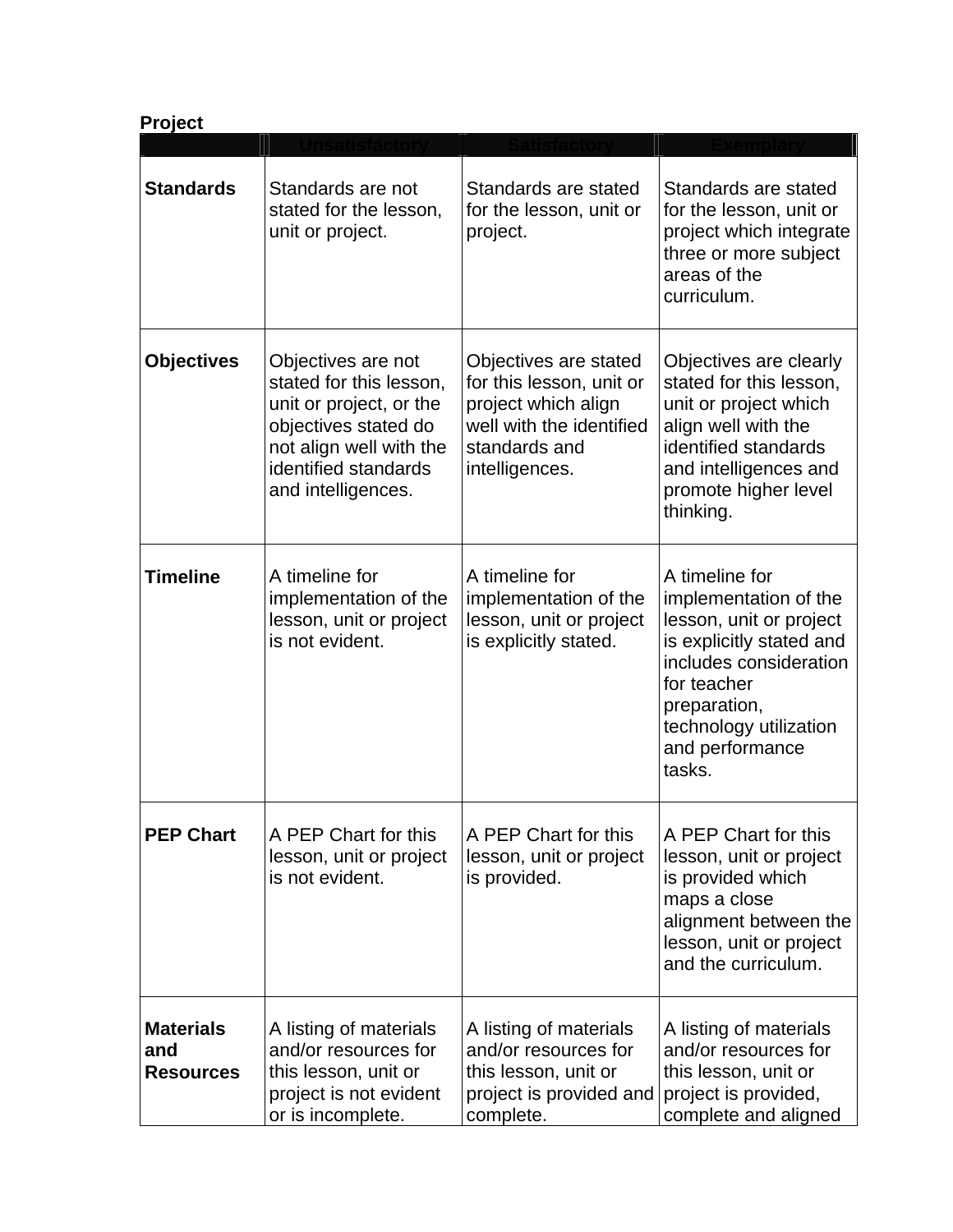|                            |                                                                                                                         |                                                                                                                                                         | with the identified<br>objectives and<br>intelligences.                                                                                                                                                                     |
|----------------------------|-------------------------------------------------------------------------------------------------------------------------|---------------------------------------------------------------------------------------------------------------------------------------------------------|-----------------------------------------------------------------------------------------------------------------------------------------------------------------------------------------------------------------------------|
| <b>Procedure</b>           | A step-by-step<br>procedure for this<br>lesson, unit or project<br>is not evident or is<br>incomplete.                  | A step-by-step<br>procedure for this<br>lesson, unit or project<br>is evident, sequential<br>and complete.                                              | A step-by-step<br>procedure for this<br>lesson, unit or project<br>is evident, sequential,<br>complete and provides<br>for extension activities<br>for higher functioning<br>students.                                      |
| Assessment                 | An assessment<br>strategy for this<br>lesson, unit or project<br>is not evident or is<br>incomplete.                    | An assessment<br>strategy for this<br>lesson, unit or project<br>is provided for and<br>includes specific<br>criteria, exemplars<br>and a rating scale. | An assessment<br>strategy for this<br>lesson, unit or project<br>is provided for and<br>includes specific<br>criteria, exemplars, a<br>rating scale, and a<br>ready-to-use tool to<br>implement the<br>assessment strategy. |
| <b>OPP Chart</b>           | An OPP Chart for this<br>lesson, unit or project<br>is not evident.                                                     | An OPP Chart for this<br>lesson, unit or project<br>is provided.                                                                                        | An OPP Chart for this<br>lesson, unit or project<br>is provided which<br>maps a close<br>alignment between the<br>objectives, procedure<br>and student work<br>product.                                                     |
| Wheel of<br><b>Domains</b> | There is insufficient<br>evidence that the<br>lesson, unit or project<br>is balanced on the<br><b>Wheel of Domains.</b> | The lesson, unit or<br>project is balanced on<br>the Wheel of<br>Domains.                                                                               | The lesson, unit or<br>project is balanced on<br>the Wheel of Domains<br>and an alternate plan<br>is offered to target a<br>specific domain.                                                                                |